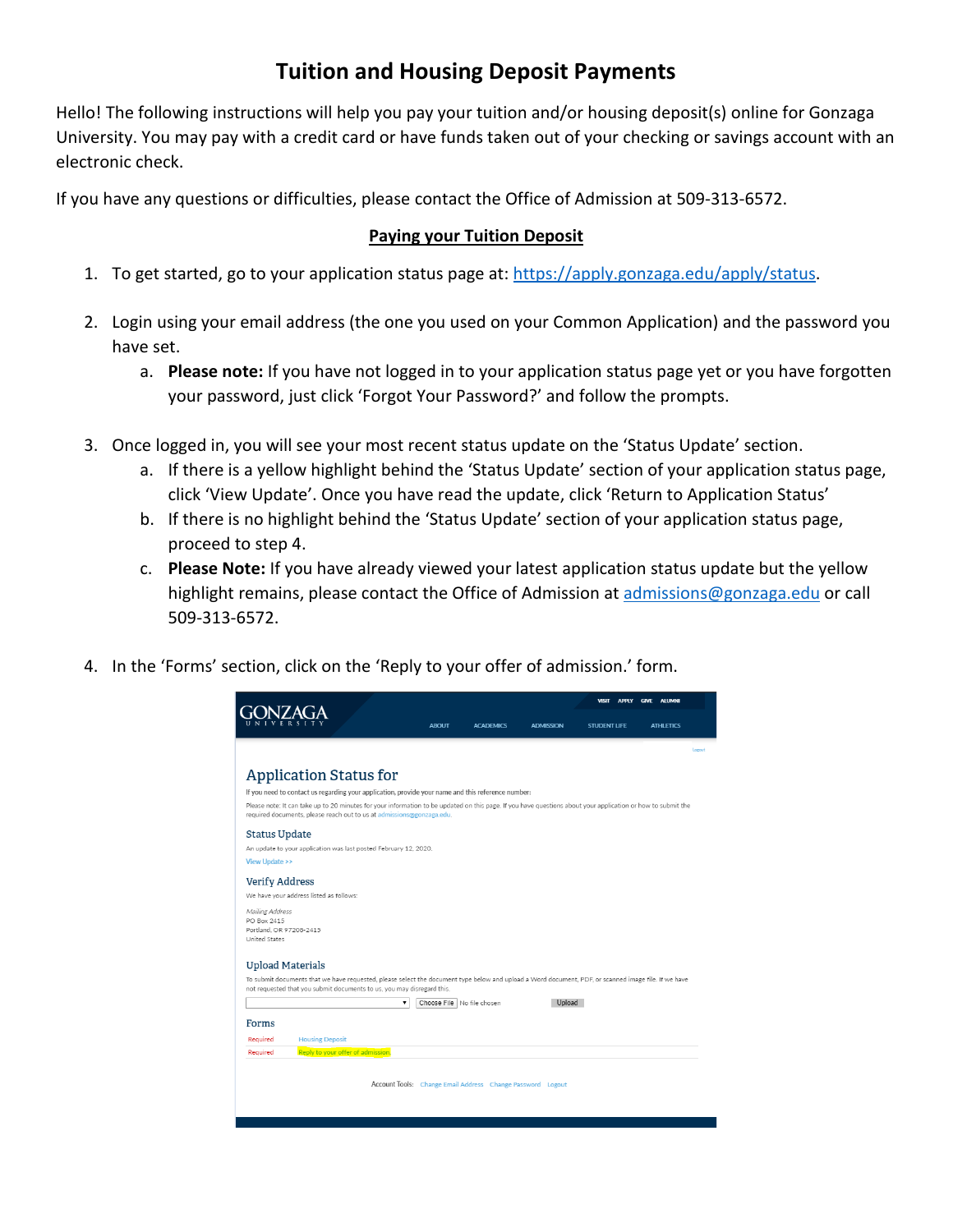- 5. Answer 'Yes, I accept my offer of admission.' and click 'submit'.
- 6. You should now be back to your application status page where you will see a payment due. Click the link to 'Submit Payment for 500.00 USD'.

| <b>Application Status for</b>                                                                                                                                                                                                         |  |  |  |  |  |
|---------------------------------------------------------------------------------------------------------------------------------------------------------------------------------------------------------------------------------------|--|--|--|--|--|
| If you need to contact us regarding your application, provide your name and this reference number:                                                                                                                                    |  |  |  |  |  |
| Please note: It can take up to 20 minutes for your information to be updated on this page. If you have questions about your application or how to submit the<br>required documents, please reach out to us at admissions@gonzaga.edu. |  |  |  |  |  |
| <b>Status Update</b>                                                                                                                                                                                                                  |  |  |  |  |  |
| An update to your application was last posted February 12, 2020.                                                                                                                                                                      |  |  |  |  |  |
| <b>View Update &gt;&gt;</b>                                                                                                                                                                                                           |  |  |  |  |  |
| Payment Due: 500.00 USD                                                                                                                                                                                                               |  |  |  |  |  |
| Enrollment Deposit - Submit Payment for 500.00 USD<br>X Awaiting                                                                                                                                                                      |  |  |  |  |  |
| <b>Verify Address</b>                                                                                                                                                                                                                 |  |  |  |  |  |
| We have your address listed as follows:                                                                                                                                                                                               |  |  |  |  |  |
| Mailing Address                                                                                                                                                                                                                       |  |  |  |  |  |
| PO Box 2415                                                                                                                                                                                                                           |  |  |  |  |  |
| Portland, OR 97208-2415<br>United States                                                                                                                                                                                              |  |  |  |  |  |
|                                                                                                                                                                                                                                       |  |  |  |  |  |
| <b>Upload Materials</b>                                                                                                                                                                                                               |  |  |  |  |  |
| To submit documents that we have requested, please select the document type below and upload a Word document, PDF, or scanned image file. If we have                                                                                  |  |  |  |  |  |
| not requested that you submit documents to us, you may disregard this.                                                                                                                                                                |  |  |  |  |  |
| 7<br>Choose File   No file chosen<br>Upload                                                                                                                                                                                           |  |  |  |  |  |
| Forms                                                                                                                                                                                                                                 |  |  |  |  |  |
| Required<br><b>Housing Deposit</b>                                                                                                                                                                                                    |  |  |  |  |  |
| $\triangleright$ 02/12/2020 Reply to your offer of admission. Display                                                                                                                                                                 |  |  |  |  |  |
|                                                                                                                                                                                                                                       |  |  |  |  |  |
| Account Tools: Change Email Address Change Password Logout                                                                                                                                                                            |  |  |  |  |  |

- 7. On the 'Submit Payment' page, click 'Submit Payment'.
- 8. Select the Payment Method with which you would like to make this payment.
- 9. Fill out the payment form and click 'Continue Checkout'.
- 10. Check to ensure the information is correct, then click 'Submit Payment'.
- 11. A receipt of the transaction will be sent to the email you put on the payment form. Within the hour, you should also receive an email from Gonzaga University with information about next steps.
- 12. Congratulations! You are now a Zag!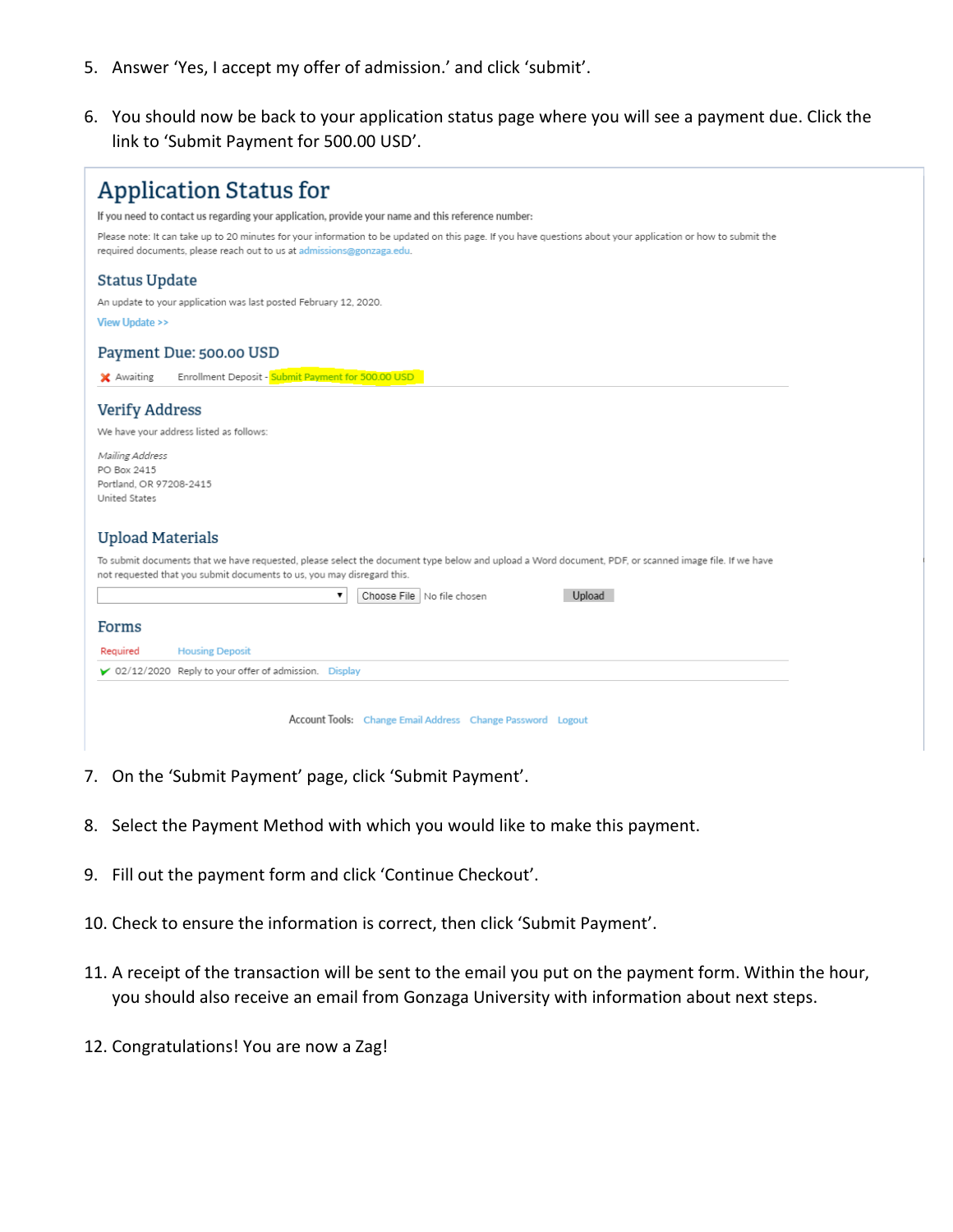## **Filling out your Housing Application and Paying your Housing Deposit**

- 1. To get started, go to your application status page at[: https://apply.gonzaga.edu/apply/status.](https://apply.gonzaga.edu/apply/status)
- 2. Login using your email address and the password you have set.
	- a. **Please note:** You will use the email with which you applied to Gonzaga.
	- b. **Please note:** If you have not logged in to your application status page yet or you have forgotten your password, just click 'Forgot Your Password?' and follow the prompts.
- 3. Once logged in, you will see your most recent status update on the 'Status Update' section.
	- a. If there is a yellow highlight behind the 'Status Update' section of your application status page, click 'View Update'. Once you have read the update, click 'Return to Application Status'
	- b. If there is no highlight behind the 'Status Update' section of your application status page, proceed to step 4.
	- c. **Please Note:** If you have already viewed your latest application status update but the yellow highlight remains, please contact the Office of Admission at [admissions@gonzaga.edu](mailto:admissions@gonzaga.edu) or call 509-313-6572.

## **Complete your Housing Application**

4. In the 'Forms' section, click on the 'Fill out your Residential Housing Application and pay your Housing Deposit' form.

|                             | <b>Application Status for Doodle Miller TEST</b>                                                                                                                                                                                      |
|-----------------------------|---------------------------------------------------------------------------------------------------------------------------------------------------------------------------------------------------------------------------------------|
|                             | If you need to contact us regarding your application, provide your name and this reference number: 843430486.                                                                                                                         |
|                             | Please note: It can take up to 20 minutes for your information to be updated on this page. If you have questions about your application or how to submit the<br>required documents, please reach out to us at admissions@gonzaga.edu. |
| <b>Status Update</b>        |                                                                                                                                                                                                                                       |
|                             | An update to your application was last posted October 15, 2020.                                                                                                                                                                       |
| <b>View Update &gt;&gt;</b> |                                                                                                                                                                                                                                       |
|                             | Payment Due: 500.00 USD                                                                                                                                                                                                               |
| X. Awaiting                 | Enrollment Deposit - Submit Payment for 500.00 USD                                                                                                                                                                                    |
| <b>Upload Materials</b>     | To submit documents that we have requested, please select the document type below and upload a Word document, PDF, or scanned image file. If we have                                                                                  |
|                             | not requested that you submit documents to us, you may disregard this.                                                                                                                                                                |
|                             | Upload<br>Choose File No file chosen<br>◡                                                                                                                                                                                             |
| <b>Recent Activities</b>    |                                                                                                                                                                                                                                       |
| Date                        | <b>Details</b>                                                                                                                                                                                                                        |
| 09/08/2020                  | Payment Waived: 50.00 USD<br>Application Fee                                                                                                                                                                                          |
| Forms                       |                                                                                                                                                                                                                                       |
| Required                    | Fill out your Residential Housing Application and pay your Housing Deposit                                                                                                                                                            |
|                             | $\blacktriangleright$ , 10/15/2020 Reply to your offer of admission. Display                                                                                                                                                          |
|                             |                                                                                                                                                                                                                                       |

5. Click the link to your Residential Housing Agreement, this will take you to ZagLiving. Create your account using the email you used on your application. Complete the steps to submit your housing application.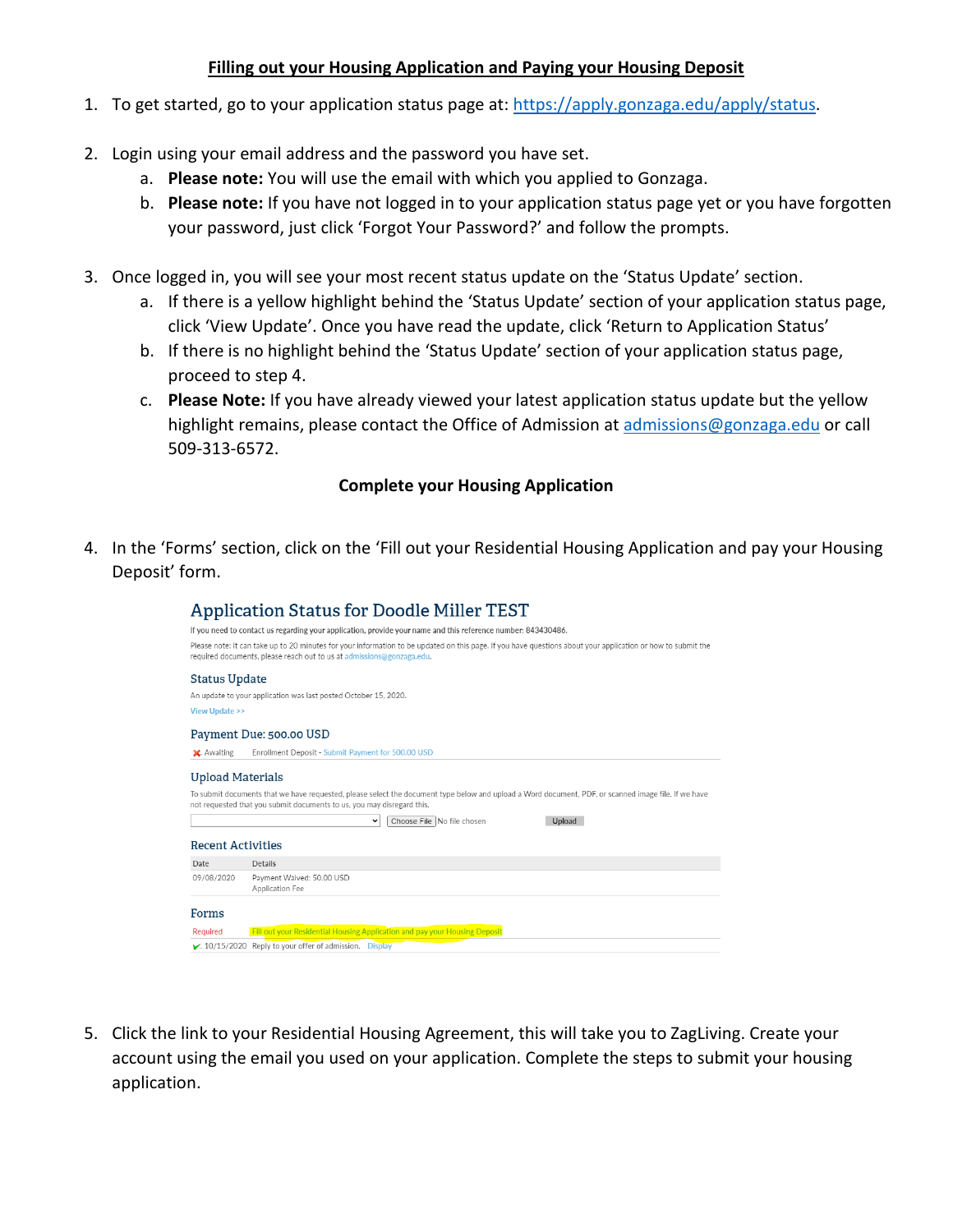- 1. Once you have completed your residential housing application on Zagliving (see above). Navigate back to your application status page at: [https://apply.gonzaga.edu/apply/status.](https://apply.gonzaga.edu/apply/status)
- 2. In the 'Forms' section, click on the 'Fill out your Residential Housing Application and pay your Housing Deposit' form.

- 3. Answer 'Yes, I am ready to pay my housing deposit.' and click 'submit'
- 4. You should now be back to your application status page where you will see a payment due. Click the link to 'Submit Payment for 200.00 USD'.



Account Tools: Change Email Address Change Password Logout